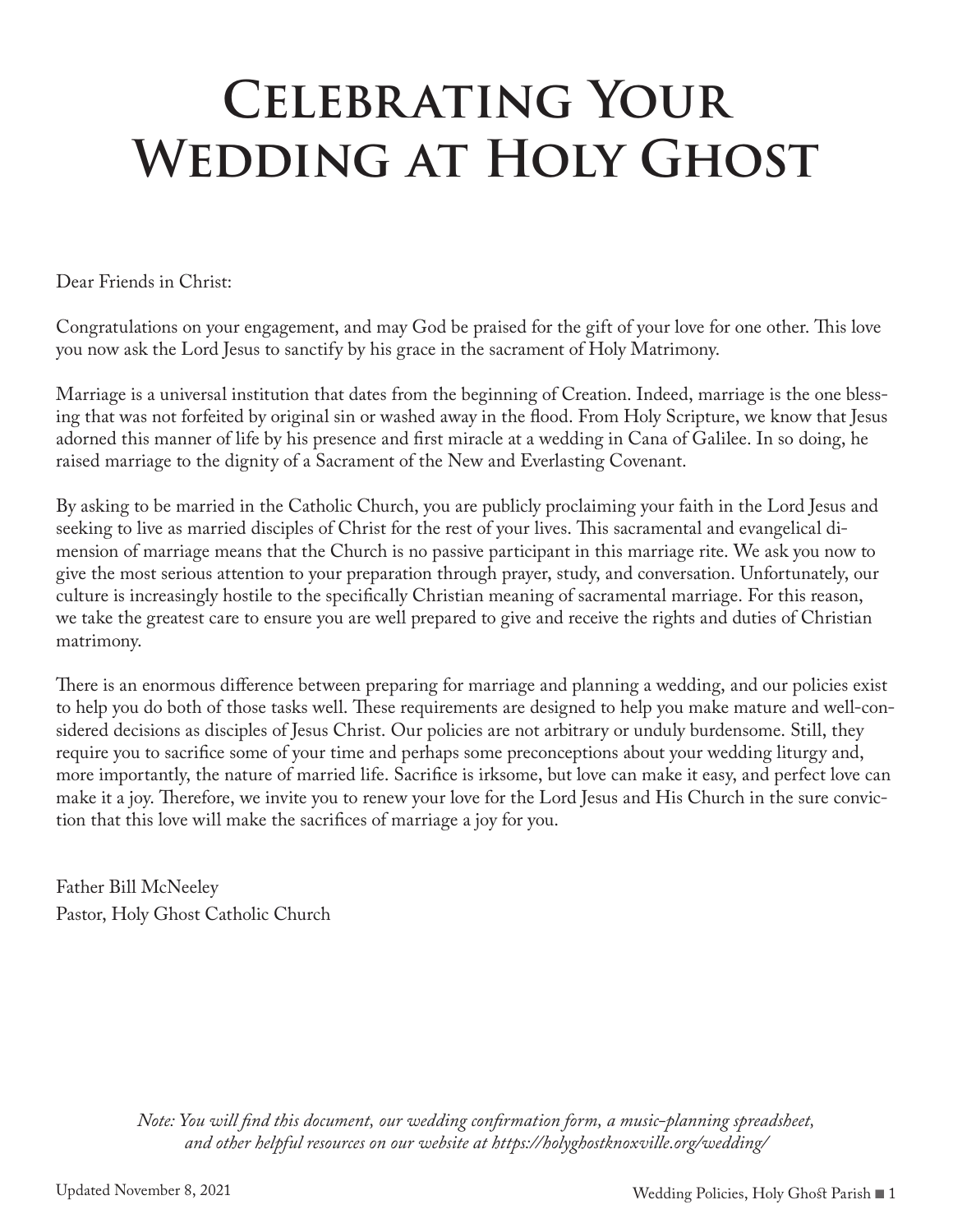# WHO CAN BE MARRIED AT HOLY GHOST CHURCH?

For a couple to be married at Holy Ghost, the bride or groom (or both) must be a registered, active, contributing member of a Catholic parish and must have been so for at least six months before the six-month period of marriage preparation begins. To be an active member means attending Mass every Sunday and supporting the parish financially.

The pastor makes all decisions about eligibility for marriage at Holy Ghost, and no date for a wedding can be reserved until and unless the pastor certifies that the couple is eligible to be married at Holy Ghost.

To discuss the possibility of being married at Holy Ghost Church, please start by contacting the cleric you wish to officiate at your wedding. That minister will initiate paperwork, including the wedding confirmation form, and give you information about marriage preparation, including planning for Catholic marriage and Natural Family Planning as required by Catholic canon law and Diocese of Knoxville policies. Once all fees and deposits have been paid and the wedding confirmation form has been signed and initialed, the church can be reserved and a wedding date put on the calendar.

### Marriage Preparation

A wedding ceremony lasts only a few minutes, but marriage is a lifetime commitment of sacrificial love within a sacramental covenant. Planning your wedding and preparing for your marriage are radically different things. Preparing for marriage is far more critical.

The focus of this preparation is twofold: relational and sacramental. First, couples engage in the process of learning about one another and forming habits and acquiring skills that will help them build a strong, healthy, Christ-centered marriage.

Couples also are invited to form a sacramental understanding of marriage as the lifelong union of one man and one woman in Jesus Christ. During this dimension of preparation, the purpose is to help couples grow together as disciples of the Lord Jesus and to see their covenant as an element of God's eternal plan of salvation for the world.

Preparing for the sacrament of Holy Matrimony begins with a vibrant life of Christian discipleship, and that in turn requires attending Mass every Sunday and going to Confession whenever needed. That is why being a registered, active, and regularly contributing member of the parish must have been established for at least six months before the six-month period of marriage preparation begins.

## When can weddings take place at Holy Ghost?

Weddings are celebrated on open Saturdays between 10 a.m. and 4 p.m. Rehearsals are usually held at 5 p.m. the day before the wedding.

Those days closed to weddings are the Fridays and Saturdays of Advent and Lent, the Fridays and Saturdays after Thanksgiving and Christmas, Holy Days of Obligation that fall on Friday or Saturday, All Souls Day when it falls on Friday or Saturday, the Saturday before the first Sunday of Advent, and July 4 when it falls on a Friday or Saturday.

2 <sup>n</sup> Wedding Policies, Holy Ghost Parish Updated November 8, 2021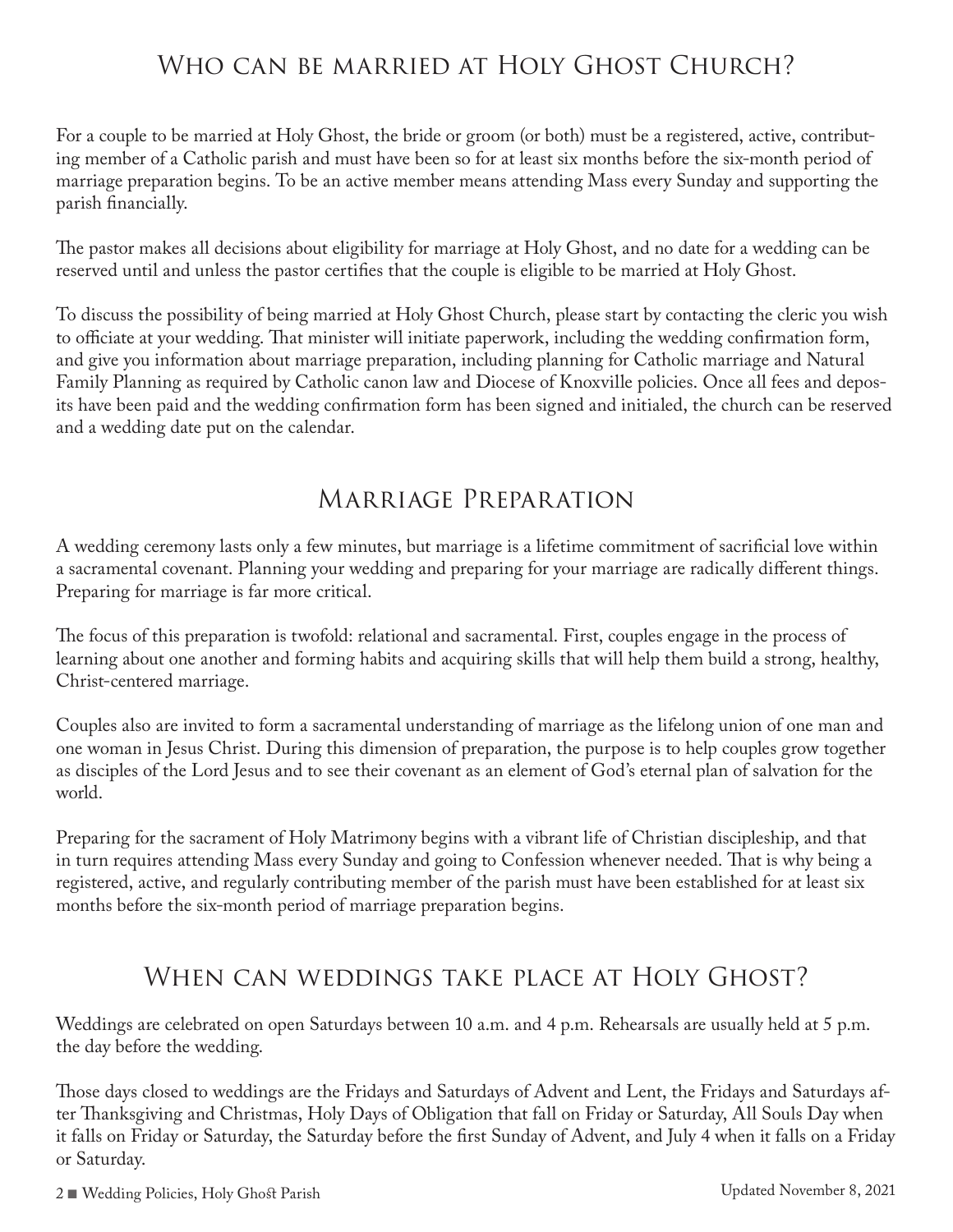## Will the wedding be celebrated inside or outside of Mass?

Weddings between a Catholic and a non-Catholic are ordinarily celebrated outside of Mass. Marriages between two Catholics may be celebrated within the Mass. The pastor of Holy Ghost determines whether a wedding will be celebrated inside or outside of Mass.

# How much does a wedding cost at Holy Ghost Church?

*The following fees must be paid in full before the wedding date can be confirmed:*

- Rental of the church <u>for non-parishioners</u>: \$1,750
- Wedding coordinator/sound technician: \$250
- Security and cleaning deposit: \$250; refundable if the church is cleaned and no damage sustained.

#### *Fees for musicians must be paid no later than the wedding rehearsal:*

- Fee for parish organist: \$250 (other organists will set their own fees). Note that the parish organist has the right of first refusal for all weddings. If she is unable to play for your wedding and you need help finding an organist, the music director will provide a list of qualified musicians.
- Fee for cantor if arranged by the parish music director: \$150. You are free to hire a cantor of your choice if you prefer, but that person must have the approval of the music director.

These fees do not cover the expense of any additional musicians hired by the couple, Natural Family Planning classes, or any pre-nuptial retreats or supplemental printed materials to distribute at the wedding.

Couples for whom this fee would be a burden and who can demonstrate financial need are welcome to speak with the pastor about reducing the fee.

## The Bridal Gown and Dresses of Bridal Party

Please remember that your wedding is a sacred and public act of worship in a consecrated place of worship, where Christ is continuously present. Bearing in mind the reverence and decorum required by the sacred liturgy, dresses that are low-cut, backless, or strapless are not allowed. All wardrobe selections should reflect the modesty and noble simplicity that the Church expects will characterize every part of the sacred liturgy. Cross-dressing is not allowed: all members of the bridal party must be dressed according to their biological sex. We ask you to understand that no exceptions to this policy are possible because your wedding is a public act of worship.

## Personal Flowers, Corsages, and Boutonnières

The wedding party is responsible for arranging for any personal flowers, corsages, and boutonnières to be worn or carried by anyone in the wedding. After the wedding, you may leave any vases of flowers that you wish to donate to the church for use at Mass. Flowers that are not removed will automatically be donated to the church.

For those interested, we offer a floral service (altar flowers only) for a modest donation. For more information, call Christine Blair at 865-356-2017.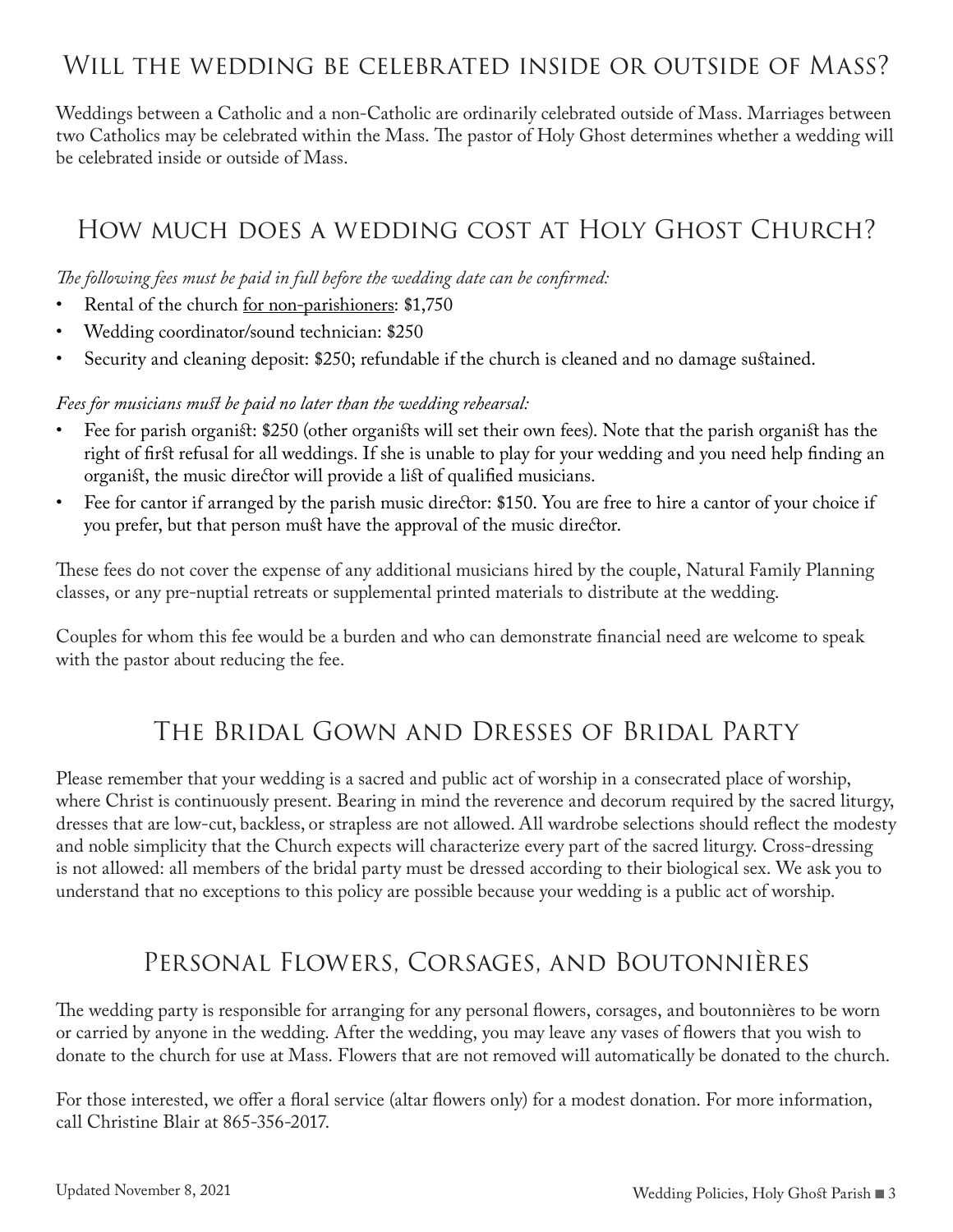No flowers or greenery are permitted in the windows or aisles of the church, and no flowers or flower petals may be dropped inside or outside the church before, during, or after the wedding or rehearsal. No decorations are permitted outside the church, including on the railings of stairs. Markers for reserved pews are provided by the church.

## Who plans the wedding liturgy?

Weddings are public liturgical actions of the Church, and the celebration of weddings is governed by liturgical law. The Church gives the basic form of the wedding liturgy, and no variation from that form is permitted. Within that basic form, the bride and groom may select Scripture readings from the list of possible readings found at the end of this document.

# WHO PLANS THE MUSIC?

Mary Weaver, director of sacred music at Holy Ghost Church, and Hyunju Lee, organist, will be happy to help you select appropriate music for the wedding and prelude. Because the celebration of a marriage is a public liturgical action of the Church, only genuinely sacred music is permitted at weddings. Secular music (e.g., popular songs; Broadway tunes; music from operas, including the Wedding March from Wagner's *Lohengrin*) is never acceptable. Note that pre-recorded music is never allowed during a Catholic Mass or other sacramental celebration.

The music director must approve your musical selections, including prelude music, no later than two months before the wedding day. Under the supervision of the pastor, the music director makes all decisions about the music allowed at Holy Ghost.

Hyunju Lee, the organist, has the right of first refusal for all weddings. If she is not available, we can provide the names of other excellent organists. If you have a vocalist in mind, we're happy to work with him or her. Otherwise, we will schedule a cantor, if available, or provide the names of other skilled singers.

You are welcome to hire additional instrumentalists or singers from outside the parish, but you must speak with Mary Weaver for her approval before engaging outside musicians. Fees for outside musicians are the bride and groom's responsibility, and Holy Ghost Church does not act in any way as an intermediary for payment of these fees. Payments to all musicians other than the organist must be made before the wedding. The organist must be paid no later than the day of the rehearsal. Our wedding coordinator should not be asked to pay musicians during the rehearsal or the wedding ceremony.

If a wedding program will be distributed, it must be approved one month in advance of the wedding.

# Candles and Liturgical Furnishings

The church provides all furnishings for the sacred liturgy, including vestments, vessels, books, candles, images, kneelers, chairs, and other elements as needed. For this reason we cannot use family heirlooms in wedding celebrations.

In the sacred liturgy of the Church, candles are always a symbol of the Lord Jesus, but the "unity candle" (a recent innovation of American Protestant worship services) represents the bride and groom rather than Christ. The "unity candle" therefore may <u>not</u> be used for any reason.

4 <sup>n</sup> Wedding Policies, Holy Ghost Parish Updated November 8, 2021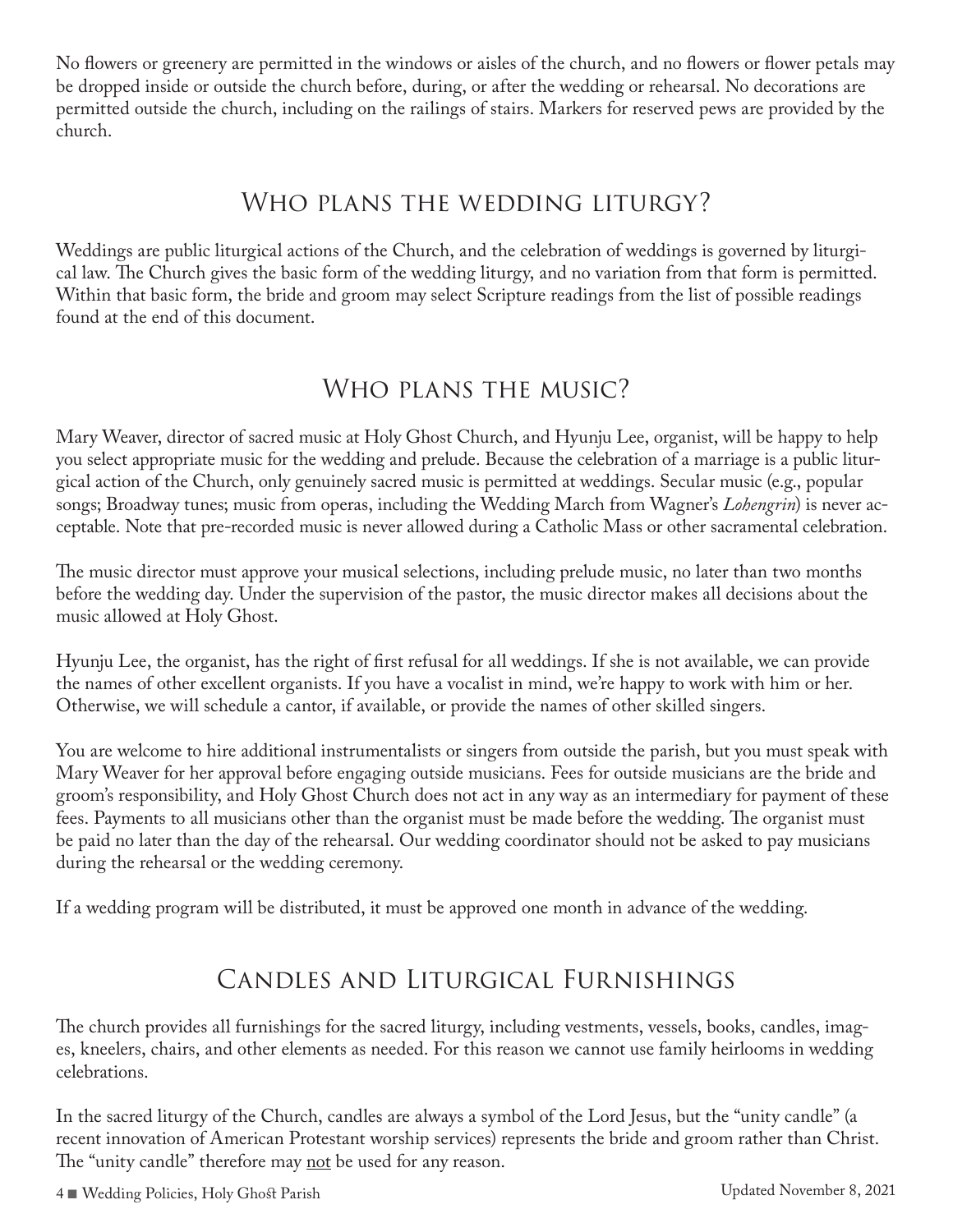# Visiting Clergy

The priests and deacons of Holy Ghost Church ordinarily preside at weddings here. However, if you desire to invite a Catholic priest or deacon from outside the parish to preside at your wedding, you must first submit a written request to the pastor of Holy Ghost, giving the name, title, postal address, phone number, and email address of the cleric you wish to invite. Only the pastor of Holy Ghost Church can grant permission (canonical delegation) for a visiting cleric to preside at a wedding in this parish.

Suppose you wish to invite a non-Catholic clergyman to participate in the wedding liturgy. In that case, you must first submit a written request to the pastor of Holy Ghost, giving the name, title, postal address, phone number, and email address of the clergyman you want to invite. Non-Catholic clergy are permitted to participate in a Catholic wedding in the sanctuary, but they cannot preside at the liturgy. This means, among other things, that a Catholic priest or deacon must receive the wedding vows and impart the nuptial blessing.

### **READERS**

During the wedding the texts of Sacred Scripture must be proclaimed from the ambo, and the person who performs this function is called a lector. Most couples choose one or two persons from among their families and friends to perform this duty. Those you select should be good public speakers and must be present at the rehearsal to practice the readings. Ordinarily the lectors should be Catholics in full communion with the Church.

# Bride's Room

There is no bride's room at Holy Ghost, but the bride and her attendants may use the choir room in the basement to dress. The bride and attendants should not arrive any earlier than 90 minutes before the wedding. The bride and groom are responsible for securing the property of members of the bridal party. All personal belongings (shoes, clothes, makeup, etc.) must be removed from the church building, taken to a car, and locked in the trunk before the wedding begins. Holy Ghost Church assumes no risk for lost or stolen property.

## WEDDING ATTENDANTS

The bride and groom are permitted as many as eight attendants each, and the limit of eight includes the bridesmaids and maid of honor, the best man and groomsmen. The number of attendants is limited because of the narrow width of our nave and pews. Consistent with Catholic Church teaching, only biological women are permitted to serve as bridesmaids, and only biological men are permitted to serve as groomsmen. Any deviation from this policy at the ceremony will result in the cancellation or suspension of the wedding until the situation is corrected.

## Use of the church

You will have access to the church one hour before your scheduled wedding and one hour afterward. If you need more time, please speak with the wedding coordinator.

#### *Decorating and flower arrangements*

To schedule a time to decorate the church, call the wedding coordinator, Elizabeth Hargett, at 865-742-1928.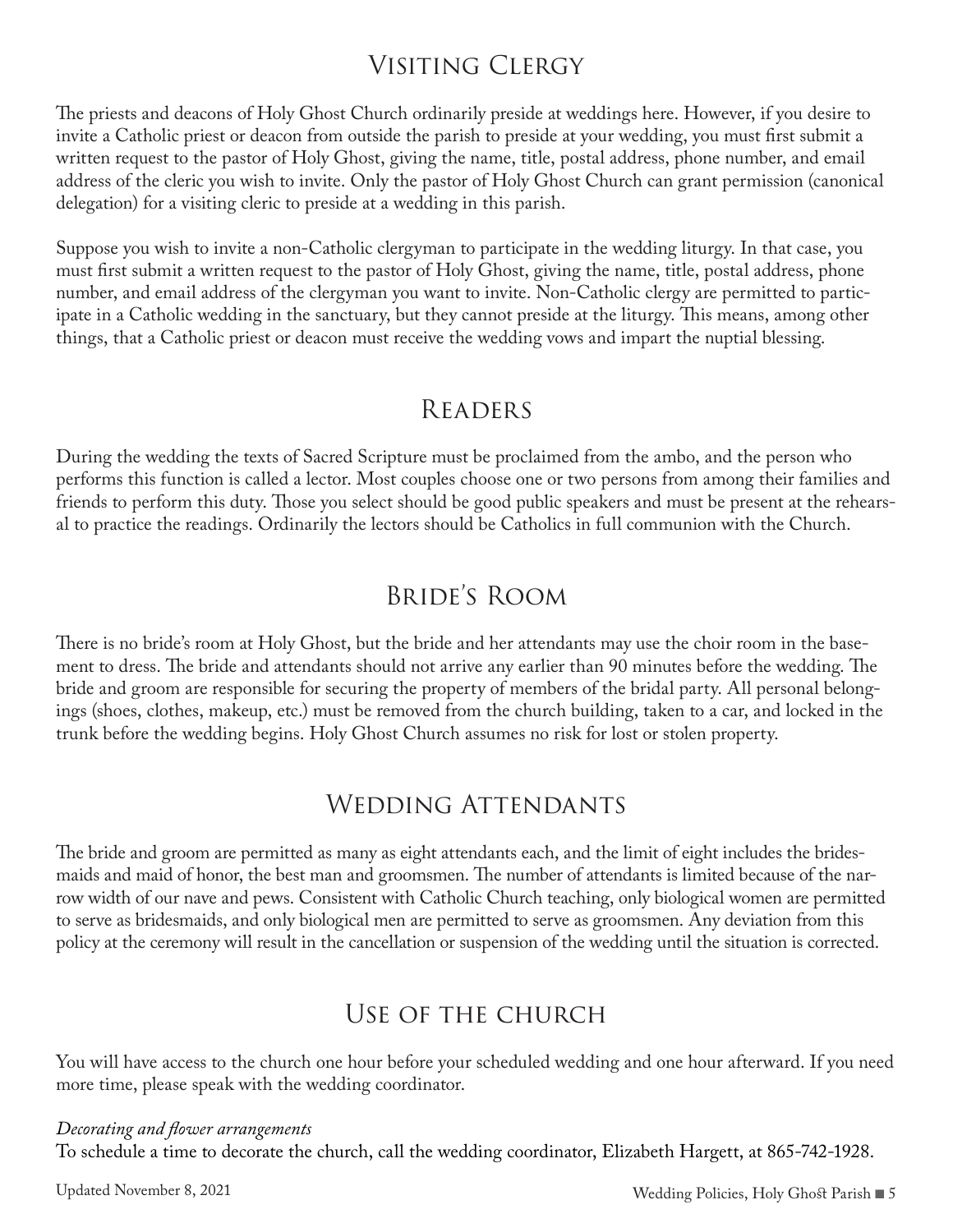If you'd like your florist to view the church, call the office to schedule a time. Flowers may not be placed on the altar of sacrifice or in front of the tabernacle.

#### *Candles*

The parish provides 10 candles on the altar of reservation. These candles may not be decorated. Additional candelabra may be rented from your florist but may not be placed on either altar. Candles should be dripless, and protective covers should be placed beneath them.

#### *Other decorations*

The altar rails may be decorated, but decorations must be removed immediately after the ceremony. Decorations may not be attached to the doors of the church. Aisle cloths are not permitted.

If you wish to affix decorations (e.g., bows, flowers) to pews, use ribbon, covered wire (e.g., pipe cleaners), or padded clamps. Tape, glue, nails, and tacks are not allowed.

The throwing of rice, confetti, glitter, flowers, flower petals, birdseed, and similar materials is not allowed.

#### *Food, drink, smoking, gum*

The wedding party is expected to refrain from using alcoholic beverages before the rehearsal and the wedding, and alcoholic beverages are not permitted anywhere on the property. The priest or deacon celebrating the wedding reserves the right to remove from the church anyone under the influence of alcohol. Please remind everyone at the wedding party to preserve the sacred character of this event by not abusing alcohol.

Smoking and gum-chewing are not permitted anywhere on the property. Eating and drinking are not permitted upstairs in the church.

#### *Cleanup*

The wedding party is responsible for cleaning up the parts of the building that were used. We require a \$250 security deposit, which is refundable if the church is cleaned and no damage is sustained.

#### *Safety*

Keep vehicles locked when you come to church. The parish is not responsible for items left unattended during the rehearsal or wedding.

# The Rehearsal

Rehearsals are generally held at 5 p.m. the day before the wedding. The wedding party should arrive at least fifteen minutes before the scheduled time so the rehearsal can begin promptly. The parish wedding coordinator will oversee the rehearsal, which will last about forty-five minutes. The bride and groom must be present and participate in the rehearsal; no proxies or stand-ins are allowed. In addition, all bridesmaids, groomsmen, flower girls, ring bearers, and lectors should be present at the rehearsal to practice the wedding liturgy.

# The Marriage License

The bride and groom must bring their Tennessee marriage license with them to the rehearsal. The priest or deacon who will officiate will fill out the forms except for the signatures to be added following the ceremony. The marriage license must be acquired from the county clerk's office within 30 days before the wedding.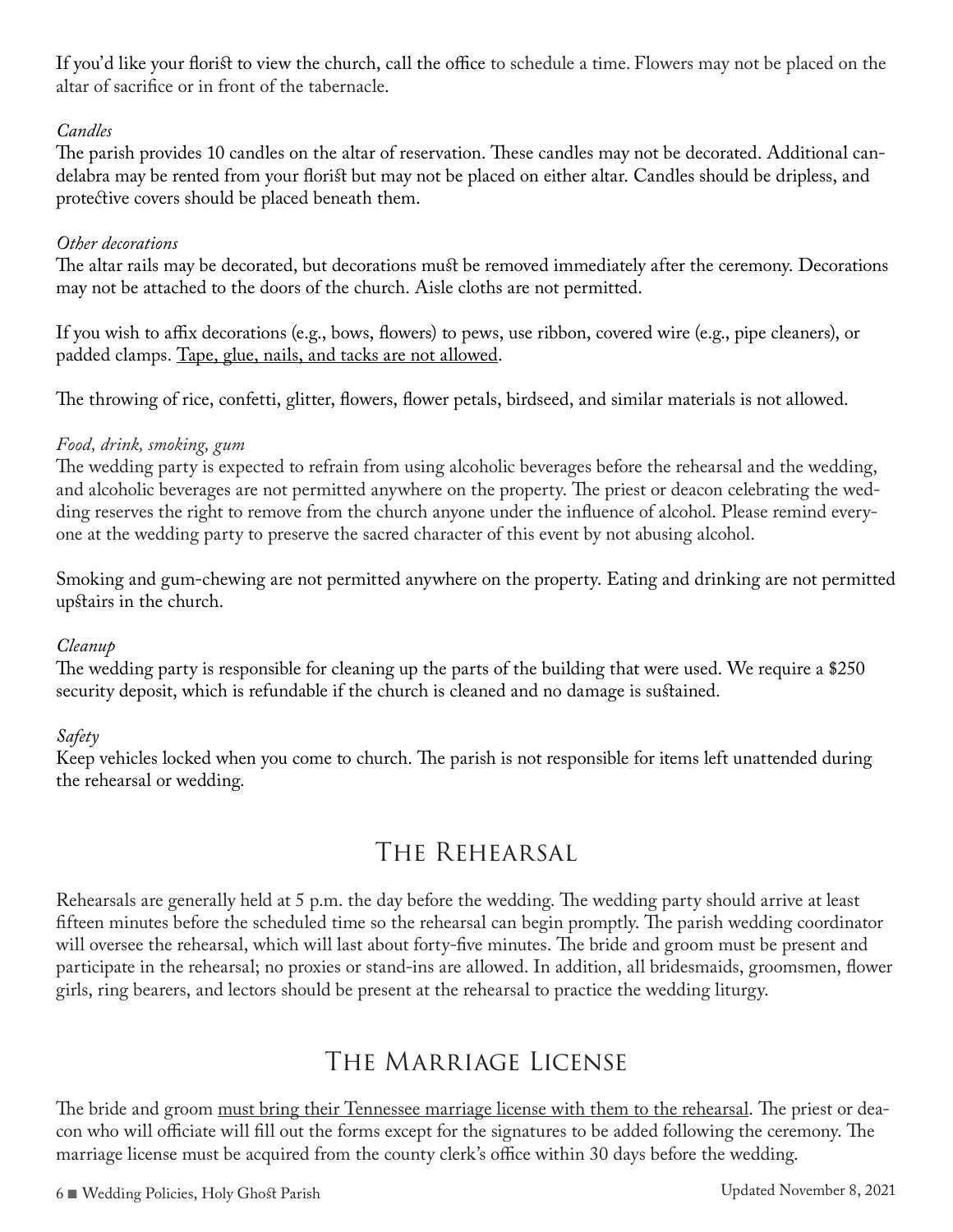# Photography and Videography

The requirements for photography at Holy Ghost are non-negotiable and may be different from your experience of weddings at other churches. Your careful attention to these requirements during the planning session with your photographer will save a great deal of frustration on the wedding day. Your photographer must also speak with our wedding coordinator at least two weeks before the wedding.

As the procession begins, the bride may be photographed walking down the aisle from the main door of the church. The photographer must move out of the way quickly and not proceed with the bride, taking numerous shots.

No flash photography is permitted during the wedding liturgy, and photographers may not go beyond the altar rail. Photographers and videographers must strive to be as unobtrusive as possible because of the sacred character of the wedding celebration.

After the wedding, the photographer and/or videographer may gather the entire wedding party inside the church on the steps of the sanctuary for pictures. All photographs and videos must be completed within thirty minutes of the end of the wedding. The photographer may arrive at the church one hour before the wedding but no earlier.

# Why are these policies so strict and detailed?

Some of these policies may seem arbitrary or unreasonable on first reading, but we ask for your patience and understanding. Many years of trial and error have shown us what works at Holy Ghost and what doesn't. Our policies are written to anticipate the most common difficulties that arise today during the planning and celebration of weddings. We know you want your wedding to be perfect. You have probably been planning this day in your imagination for many years; we also know that some of the things you've imagined may not coincide with the expectations outlined in these wedding policies.

We ask you to remember, though, that although your wedding is an intensely personal moment for you, it is not a private event; instead, it is a public celebration of one of the seven Sacraments given to the Church by the Lord Jesus. For this reason, the parish priests, deacons, and staff have a solemn duty to ensure that the sacred liturgy is celebrated according to the mind of the Church and in conformity with liturgical law.

Our policies are written to help you understand what is possible and what is not possible during the short ceremony that begins your lifetime of sacrificial love in the Sacrament of Holy Matrimony. The sacred liturgy of your wedding is, above all else, an act of divine worship, and our policies are designed to make your wedding a beautiful and memorable encounter with Christ the Lord for you, your family, and your friends. If you have any questions about these policies, please feel free to speak with anyone listed below.

# Contact Information

- Parish office: 865-522-2205, hgchurch@bellsouth.net
- Pastor, Father Bill McNeeley: 865-522-2205, wjmcneeley@gmail.com
- Wedding coordinator, Elizabeth Hargett: 865-742-1928, ehargett11@gmail.com
- Music director, Mary C. Weaver: 865-437-8620, mary@holyghostknox.org
- Organist, Hyunju Lee: 814-321-2294, hyunjlee330@gmail.com; organist Ryan Seaver is available in the